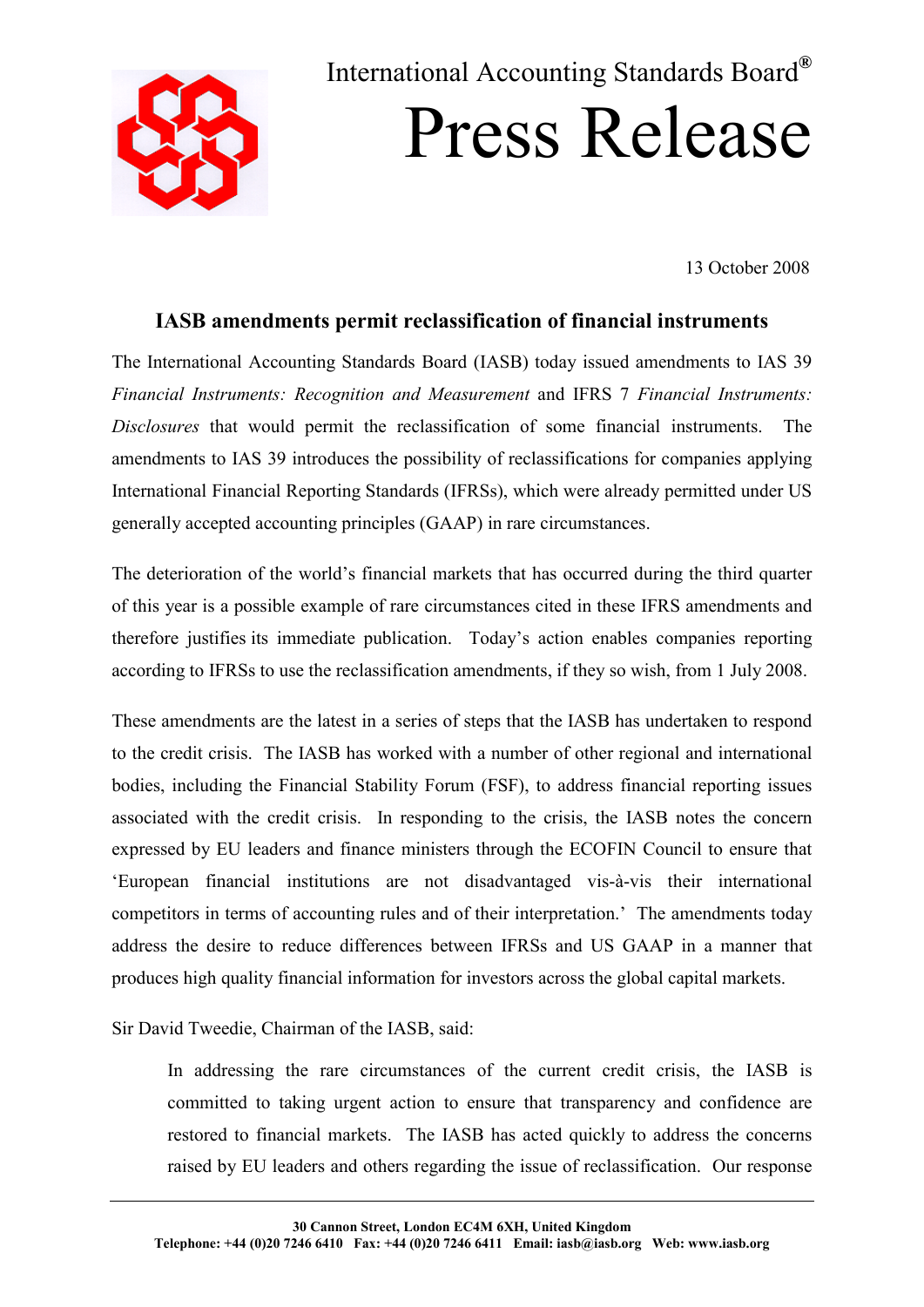is consistent with the request made by European leaders and finance ministers; it is important that these amendments are permitted for use rapidly and without modification.'

For more information about the IASB's response to the credit crisis, see the Website at http://www.iasb.org/credit+crisis.htm.

*Reclassification of Financial Assets (*Amendments to IAS 39 *Financial Instruments: Recognition and Measurement* and IFRS 7 *Financial Instruments: Disclosures)* is available for eIFRS subscribers from today. Those wishing to subscribe to eIFRSs should visit the online shop or contact:

 IASC Foundation Publications Department, 30 Cannon Street, London EC4M 6XH, United Kingdom. Tel: +44 (0)20 7332 2730 Fax +44 (0)20 7332 2749 Email: publications@iasb.org Web: www.iasb.org

Printed copies (ISBN 978-1-905590-78-0) will be available shortly, at ₤10.00 plus shipping, from the IASC Foundation Publications Department.

### **END**

#### **Press enquiries**

Mark Byatt , Director of Corporate Communications, IASB Telephone:  $+44$  (0)20 7246 6472 Email: mbyatt@iasb.org

#### **Technical enquiries**

Gavin Francis, Director of Capital Markets, IASB Telephone:  $+44$  (0)20 7246 6901 Email: gfrancis@iasb.org

#### **About the IASB**

The IASB was established in 2001 and is the standard-setting body of the International Accounting Standards Committee (IASC) Foundation, an independent private sector, not-for profit organisation. The IASB is committed to developing, in the public interest, a single set of high quality, global accounting standards that provide high quality transparent and comparable information in general purpose financial statements. In pursuit of this objective the IASB conducts extensive public consultations and seeks the co-operation of international and national bodies around the world. Its 14 members (12 of whom are full-time) are drawn from nine countries and have a variety of professional backgrounds. They are appointed by and accountable to the Trustees of the IASC Foundation, who are required to select the best available combination of technical expertise and diversity of international business and market experience.